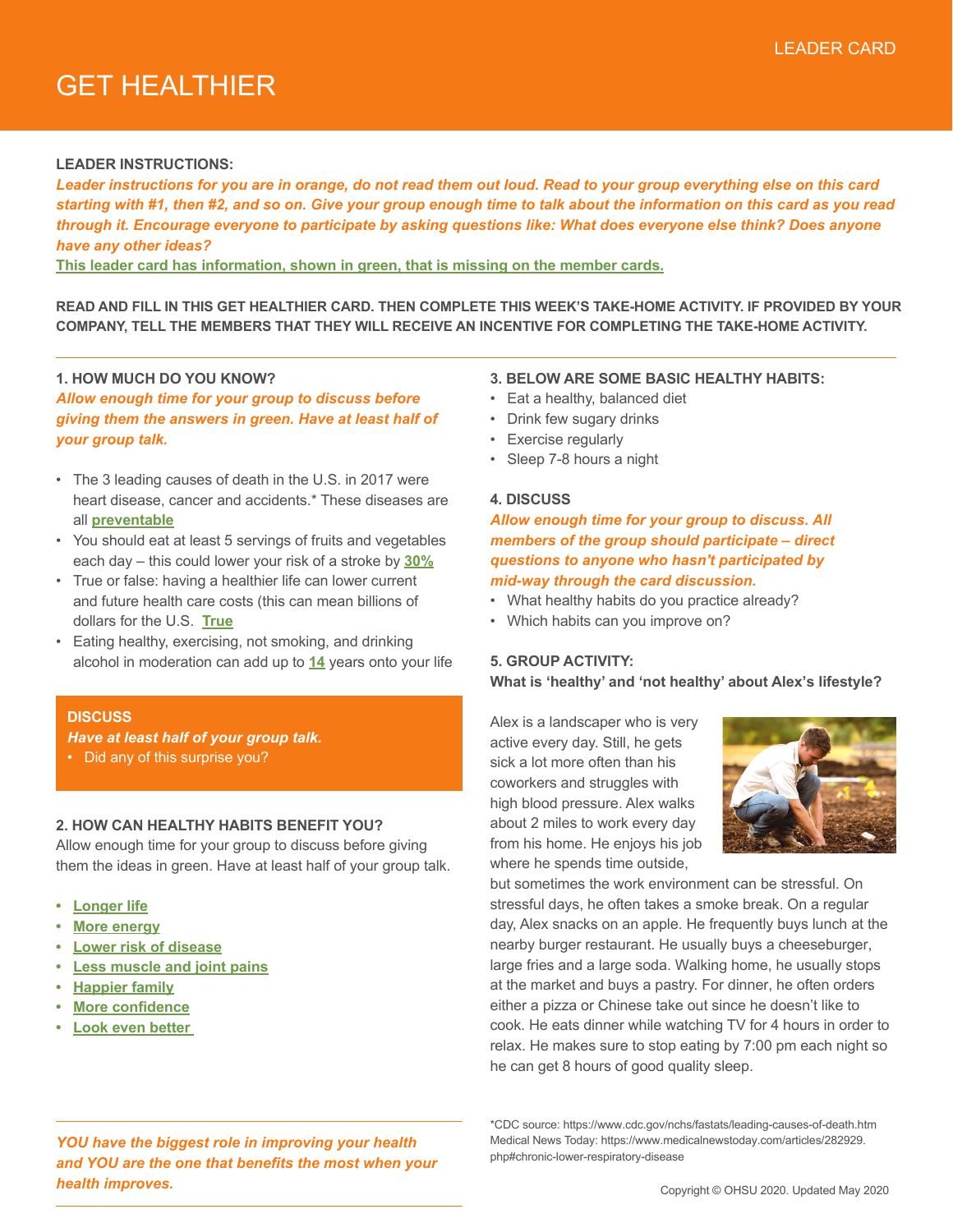## **6. WHAT IS HEALTHY AND NOT HEALTHY ABOUT ALEX'S LIFESTYLE?**

*Allow enough time for your group to discuss and write down before you give them the answers in green. Have at least half of your group talk.*

**Healthier: He walks to work; he is active at work; eats an apple for a snack; stops eating at 7pm; sleeps 8 hours a night.**

**Less healthy: Eats foods with a lot of calories and fat; eats while watching TV; watches a lot of TV; he smokes**

**7. HOW CAN ALEX CHANGE SOME OF HIS UNHEALTHY HABITS?**

*Allow enough time for your group to discuss and write down before giving them some ideas in green. Have at least half of your group talk.*

## **Some ideas are:**

- **• Quit smoking and find healthier ways to relieve stress (talking to a friend; going on a walk). Smoking causes lung cancer, emphysema and heart disease. Smoking is also associated with a higher risk of blindness, Alzheimer's and more**
- **• Pack his own lunch, perhaps the night before**
- **• If eating out: choose smaller portion sizes; choose healthier options (such as veggie pizza with a salad)**
- **• Select healthier snacks (veggies, fruit)**
- **• Not eat while watching TV**
- **• Reduce his TV time (go walking after dinner; listen to music)**

*Small health changes can make big differences in the quality of your life.*

## **8. SETTING CLEAR HEALTH GOALS CAN HELP YOU MAKE BETTER CHOICES**

Goals can improve and maintain your overall health no matter where you are with your health. When setting goals:

## *Read through, allowing your group time to fill in the blanks* **(green).**

- **Be as specific as possible:** When **exactly** will you fit in a walk into your day? Waking up 30 minutes earlier on work days? Walking your dog after work?
- **Measure your goal:** How far will you walk? How **long** will you walk for? Thirty minutes? To the park and back? Two miles?
- **Be realistic:** Set goals that you know you are **capable** of doing. You might not yet be able to walk 5 miles, but maybe you can walk 2 miles.
- **Set deadlines:** Set both **short** and **long**-term deadlines to keep you motivated. How much will you walk this week? One mile? How much do you want to be walking in 6 months? Five miles?
- **Adjust your goal:** If you are easily reaching your goals, challenge yourself with a **harder** goal. If you are having trouble reaching your goal, set **easier** goals for yourself. Is 1 mile too much to walk? Try walking half a mile. Is 1 mile too little? Try walking 1.5 miles.

## **DISCUSS**

*Allow enough time for your group to discuss. Have at least half of your group talk.*

- When you set goals for yourself, do you do these things already?
- What is the most helpful to you when setting goals?

## **GROUP ACTIVITY**

As a group, pick three health goals you all have in common. For each goal, go through the previous steps together. *Allow enough time for your group to discuss. All members of the group should participate. Direct questions to anyone who hasn't participated by mid-way through the card discussion.*

## **9. TAKE-HOME ACTIVITY**

- Set one or two reachable health goals for yourself. For example, getting 7 hours of sleep every night, getting 30 minutes of exercise at least 4 times a week, limiting unhealthy foods to the weekend, etc. We will revisit this at the end of this program.
- In addition, you have either been given a step counter to measure your steps or you will use your smart phone to record your steps throughout the day **at work** and **at home.**
- Finally, ask two people (1 in this program, 1 not in this program) to be your support system for this health program. Each week, you will share and discuss with them your health goals, weekly take-home activities and anything else that might come up. Write your responses on this week's Take-Home Activity Tracking Sheet.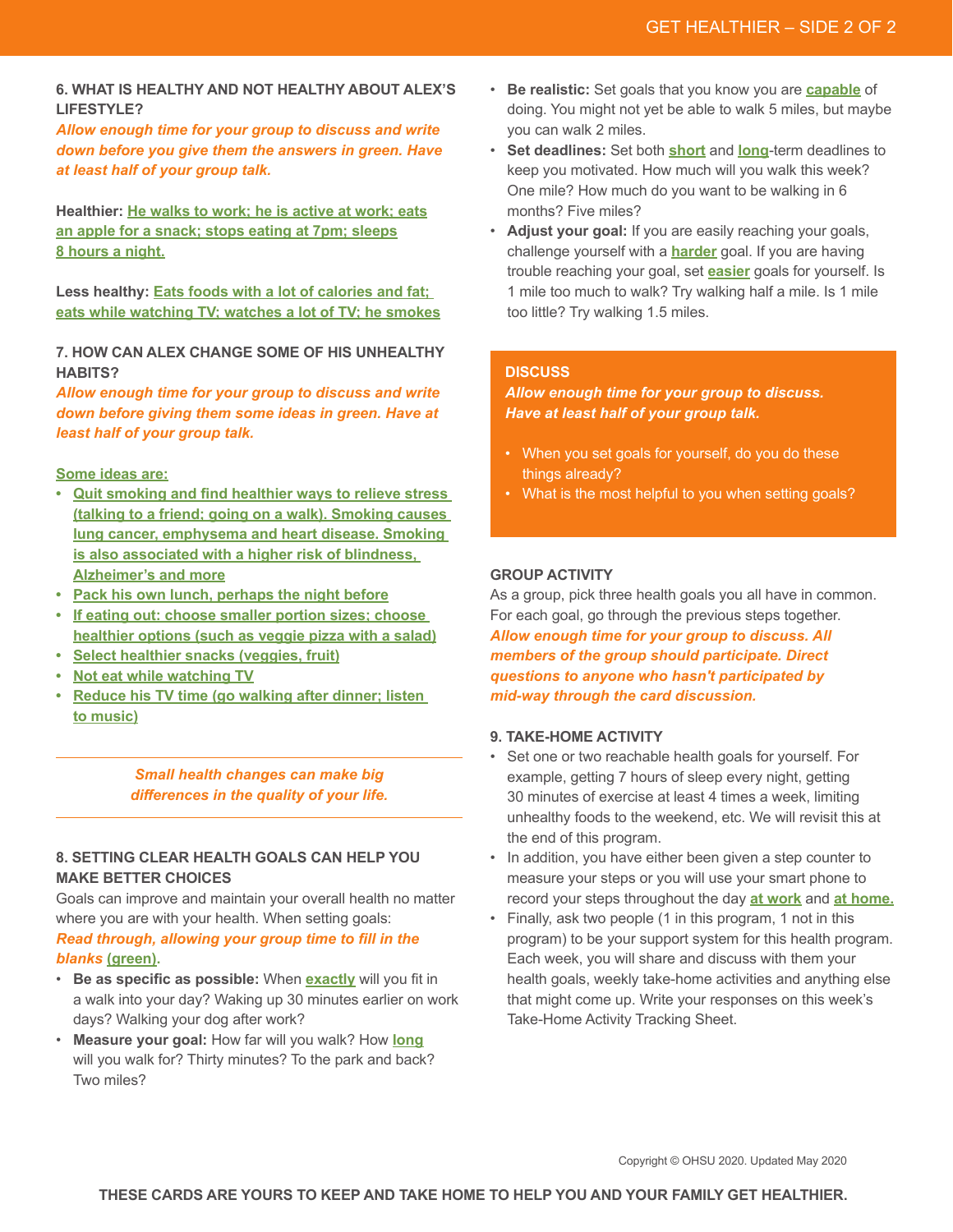## **LEADER INSTRUCTIONS:**

*Leader instructions for you are in orange, do not read them out loud. Read to your group everything else on this card starting with #1, then #2, and so on. Give your group enough time to talk about the information on this card as you read through it. Encourage everyone to participate by asking questions like: What does everyone else think? Does anyone have any other ideas?* 

**This leader card has information, shown in green, that is missing on the member cards.**

**READ AND FILL IN THIS GET HEALTHIER CARD. THEN COMPLETE THIS WEEK'S TAKE-HOME ACTIVITY. IF PROVIDED BY YOUR COMPANY, TELL THE MEMBERS THAT THEY WILL RECEIVE AN INCENTIVE FOR COMPLETING THE TAKE-HOME ACTIVITY.** 

## **1. REFLECTION**

## *Allow enough time for your group to discuss (about 5 minutes). Have at least half of your group talk.*

How did last week's activity go? What goals did you set for yourself? What healthy, and what less healthy routines do you have? What are you willing to change or improve? Were you able to find a support system to help you reach your health goals? How was it using the pedometer? Share your experiences with your group.

## **2. THE IMPORTANCE OF SLEEP**

Good quality sleep is necessary for your overall health and quality of life. It greatly affects how you look, feel and perform every day. In fact, getting about 7-8 hours of good quality sleep each night could be just as **important** as eating a healthy diet and exercising regularly. By making sure you get enough sleep each night, you can maintain good: muscle **growth**, memory, hunger **control**, emotional **balance**, energy, and much more! Getting enough good quality sleep could be the **easiest** thing you can do to improve your overall health.

#### **3. LACK OF SLEEP**

The quality of your sleep (deep and uninterrupted vs light and interrupted) and the quantity (total hours) can be greatly affected by many things, including: health problems, medications, **sugar,** caffeine, nicotine, **alcohol,** problems at work, deadlines, schedule changes, family responsibilities, drinking too much water before going to bed, aging and more.

## **4. SIDE EFFECTS OF LACK OF SLEEP**

When you do not get enough good quality sleep, you feel tired the next morning and it is hard for you to get up. Even if you are unaware of it, not getting enough sleep on a regular basis can negatively affect your overall health in the following ways:

- **Metabolism:** you will feel hungrier during the day and your body will store **fat** more easily. This could cause you to gain weight even if you have not changed anything else in your diet or exercise routine. It could also make it much harder to lose weight.
- **Energy:** you will feel tired and have **less** energy. This will reduce your quality of life, making ordinary things less enjoyable. It also makes you more likely be involved in a car accident.
- **Memory:** you will think slower and not as **clearly.** This will make you **less** productive during the day, making easy everyday tasks harder and more time consuming.
- **Emotions:** you will increase your risk of depression and **stress.** You will also be **less** motivated to do the things you need to do.
- **Immune system:** you will weaken your immune system. This will increases your risk of many **diseases** including heart disease, diabetes, Alzheimer's, and much more. You are also more likely to **get** sick and **stay** sick longer.

#### **Make it easier for yourself and sleep some more!**

#### **5. GROUP ACTIVITY**

## *Ask your group one question at a time. Allow enough time for your group to discuss. Have at least half of your group talk*

- Which of the items above do you most feel when you are sleep deprived?
- Why don't you get enough sleep at times?
- Are there things you could do (such as prepare your lunch the night before) to increase your sleep quantity and quality?
- When you are tired, how does this affect your daily routine?